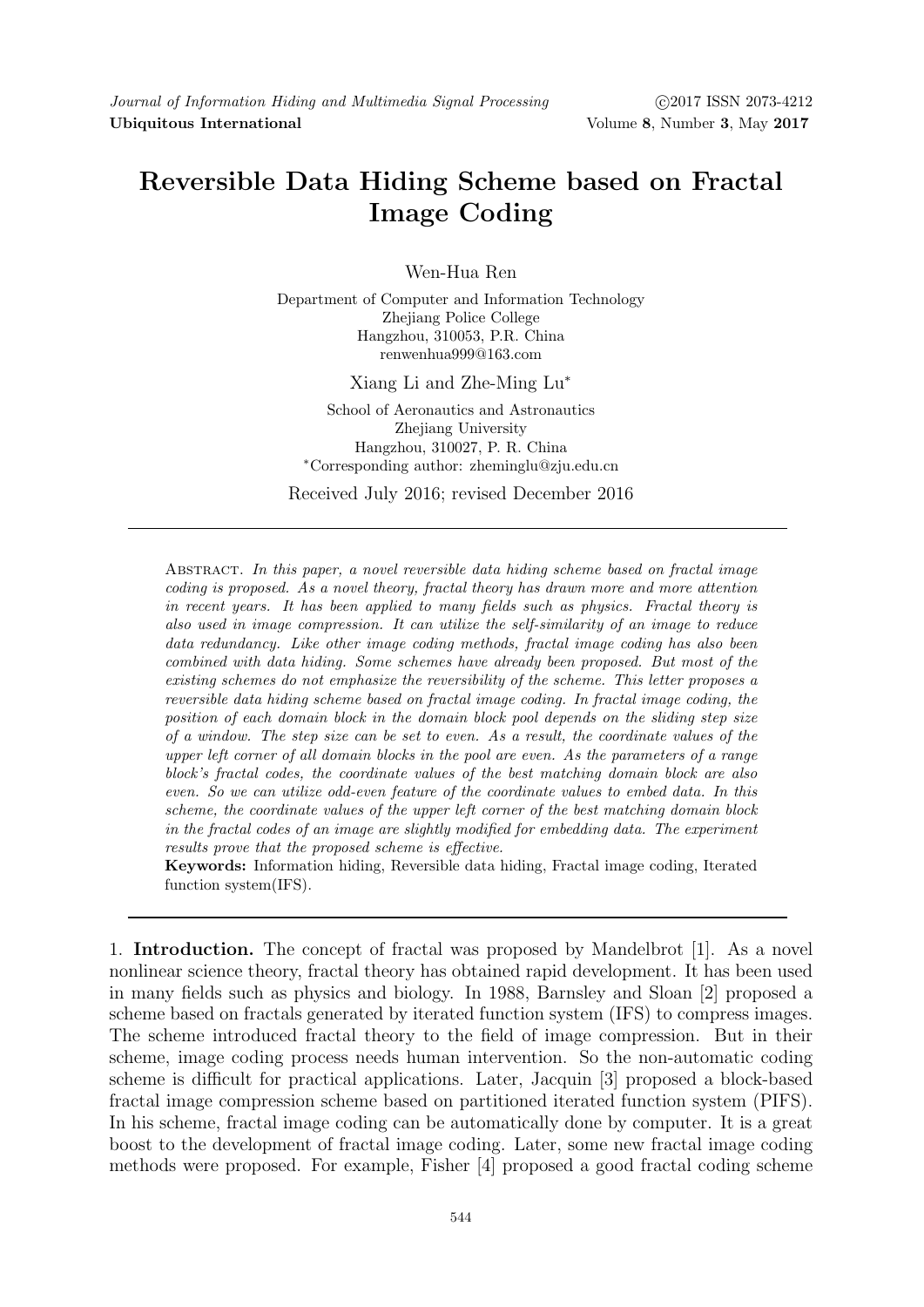based on quad-tree partition. Fractal image coding has many good properties such as high compression ratio and fast decoding. It has gained more and more attention in recent years.

With the development of the Internet, network information security has become more and more important. Reversible data hiding is a new technique in the field of information security[5, 6]. It can embed some important data into digital image files. Then the sender can transfer these files to the specified receiver on the Internet. The receiver can extract the hidden data from the files by specific data extraction algorithm. Other people are difficult to find the hidden data. Even though they find the existence of hidden data, they do not know how to extract the data from the files. So reversible data hiding can enhance the security of transferred information greatly. In addition, reversible data hiding technique demands data embedding process is reversible or lossless. In other words, after extracting the data from a stego image, the image must be restored to its original state. Namely, data embedding can not affect the normal use of the cover image. Some reversible data hiding schemes for other compressed image types have already been proposed. Li et al. [7] proposed a reversible data hiding scheme for block truncation coding (BTC) compressed images. Chu et al. [8] proposed a reversible scheme for vector quantization (VQ) compressed images. Hu et al. [9] proposed a reversible scheme for JPEG compressed images.

With regard to fractal compressed images, some data hiding schemes based on fractal image coding have already been proposed. In 1996, Puate and Jordan [10] proposed a fractal image compression scheme to embed a digital signature into an image. In their scheme, the domain block pool is divided into two square local searching regions (LSR) around the range block. The signature is embedded into the range blocks according to which local searching region the best matching domain block belongs to. Zhao et al. [11] proposed a different local searching region partition scheme. Two local searching regions are positioned alternately by columns in the pool. Davern and Scott [12] also proposed a data hiding scheme. But they divide the domain block pool in a different way. The domain block pool is split into two halves. Then the watermark is embedded into the selected range blocks based on which half the best matching domain block belongs to. These schemes can embed data into images, but they do not emphasize the reversibility of the scheme. Li and Wang [13] proposed a reversible watermarking scheme. In this scheme, they classify eight kinds of isometric transformations into two classes. So a digital watermark bit can be embedded according to which class the best isometric transformation belongs to.

In the paper, we propose a novel reversible data hiding scheme based on fractal image coding. The above schemes select to embed data by classifying the fractal codes of an image. However, our scheme takes a different approach. We decide to embed data by modifying the fractal codes. The fractal codes of a range block include the coordinate values of the upper left corner of the best matching domain block, best isometric transformation index, contrast scaling factor and luminance offset. In the process of constructing domain block pool, the position of each domain block in the pool depends on the sliding step size of a window. If the step size is even, the coordinate values of the upper left corner of all domain blocks including the best matching domain block are even. So we can take advantage of odd-even feature to modify the coordinate values for embedding data. In data extraction process, a data bit can be extracted from a coordinate value according to whether the coordinate value is even or not. In our scheme, each range block can embed two data bits. In the schemes mentioned above, each range block can embed one bit. So the embedding capacity of our scheme is higher. In addition, our scheme is reversible. The experiment results demonstrate that the proposed scheme is effective.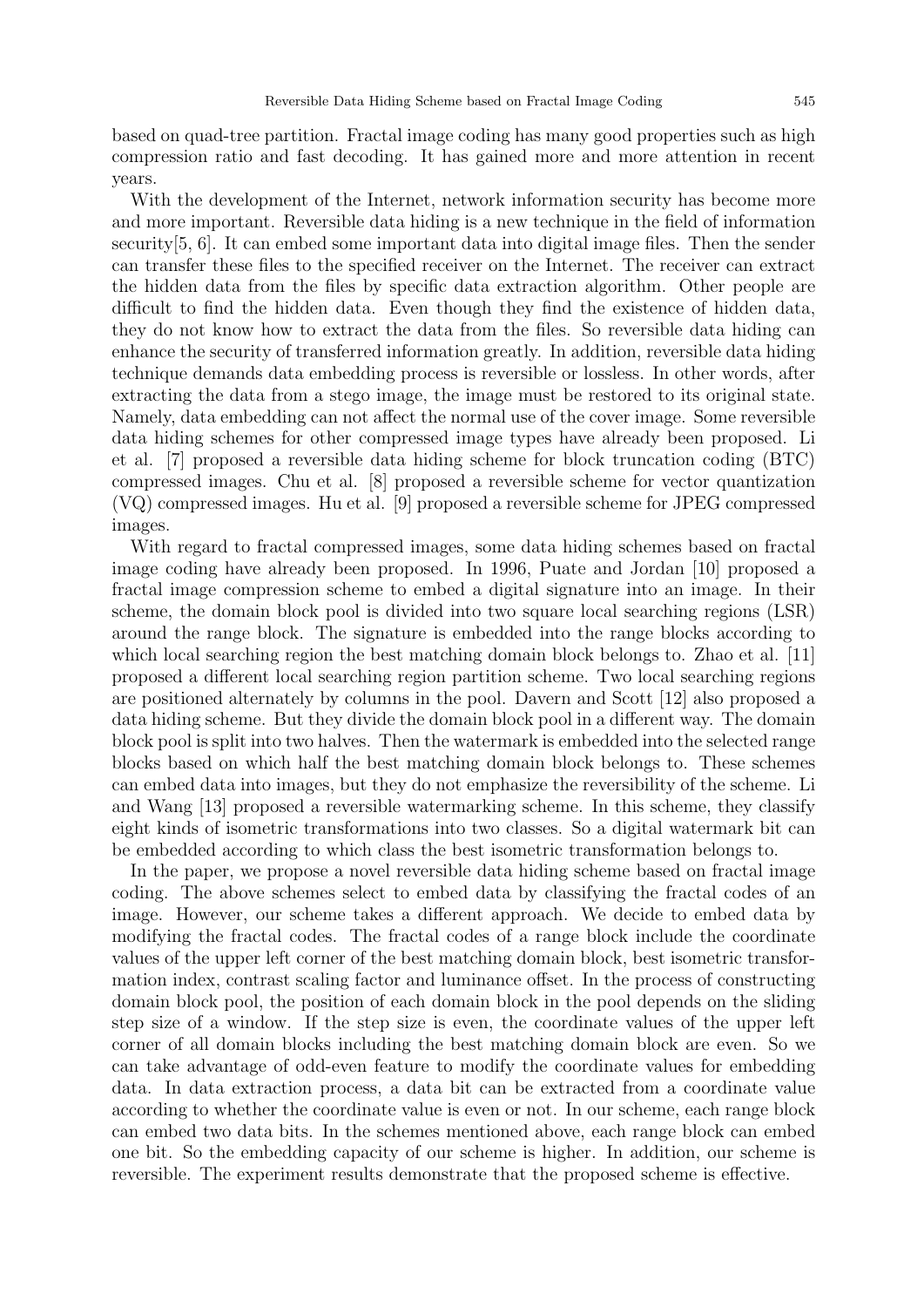The rest of the paper is organized as follows. Section 2 introduces fractal image coding in detail. The proposed reversible data hiding scheme is presented in Section 3. The experiment results are given in Section 4. Finally, we draw a conclusion in Section 5. Complex systems widely exist in natural, social, biological, engineering, and many other fields. It is one of the most challenging issues to research the modeling problem of complex systems, and it has an important significance for deeply analyzing and scientifically understanding the internal relationship between system structures, functions and dynamics. The complex network theory provides a new way of thinking and perspective for the research of complex science, especially complex systems.

2. Fractal Image Coding. Fractal image coding is a new image compression technique. It utilizes the self-similarity of an image to compress image. Iterated function system (IFS) theory is the mathematic foundation of fractal image coding. In fractal image coding, Jacquin's block-based coding algorithm is very classical. Our reversible data hiding scheme is also based on this image coding algorithm. So we will introduce this classical fractal image coding algorithm next. Fractal image coding includes two parts: image encoding and image decoding. We will introduce fractal image encoding first.

2.1. **Fractal Image Encoding.** For an original image I with the size of  $N \times N$ , it will be divided into two different sizes of square blocks first. The smaller non-overlapping blocks of size  $B \times B$  are called range blocks. The number of range blocks  $n<sub>R</sub>$  is equal to  $(N/B)^2$ . The bigger blocks of size  $2B \times 2B$  are called domain blocks. A domain block pool can be obtained by sliding a window of size  $2B \times 2B$  within the image. The initial position of the window is the upper left corner of the image, namely (0, 0). Then it will move to next position by steps of either ph pixels horizontally or  $p_v$  pixels vertically.  $p_h$ is usually equal to  $p_v$ . Let p denote the sliding step size of the window. In application, p is usually set to  $B$  or  $2B$ . The domain blocks are allowed to be overlapped. The number of domain blocks  $n_D$  is equal to  $((N - 2B)/p + 1)^2$ .

Next, for each range block  $R_i(i = 1, 2, \ldots, n_R)$ , we need to search the domain block pool to find a best matching domain block  $D_j$  ( $j = 1, 2, ..., n_D$ ) which is closest to range block  $R_i$  after affine transformation  $w_i$ , namely  $R_i \approx w_i(D_j)$ . The affine transformation wi is made up of spatial contractive transformation  $S_i$ , isometric transformation  $F_i$  and grayscale transformation  $G_i$ .

Firstly, the domain blocks must shrink to the size of range blocks by spatial contractive transformation  $S_i$ . The spatial contraction operation can be formulated as follows:

$$
d'_{i,j} = (d_{2i,2j} + d_{2i+1,2j} + d_{2i,2j+1} + d_{2i+1,2j+1})/4
$$
\n(1)

where  $d_{i,j}$  and  $d'_{i,j}$  denote the pixel value at location  $(i, j)$  in domain block and contractive domain block respectively.

Secondly, isometric transformation  $F_i$  is applied to all contractive domain blocks. There are eight kinds of isometric transformations including identity, four kinds of orthogonal reflections and three kinds of rotations around center of block.

At last, grayscale transformation  $G_i$  is performed on the domain blocks. It includes contrast scaling and luminance shifting.

After these transformations, we can obtain all transformed domain blocks  $D'_j$ . Then compare range block  $R_i$  with all transformed domain blocks  $D'_j$  in the pool. We select mean square error (MSE) as the inter-block distortion measure. Compute the MSE value between range block  $R_i$  and each block  $D'_j$ . Find the minimum MSE value in all obtained MSE values. The domain block  $D_i$  corresponding to the minimum MSE value is the best matching domain block with range block  $R_i$ . The position information of the best matching domain block and the parameters of the corresponding affine transformation wi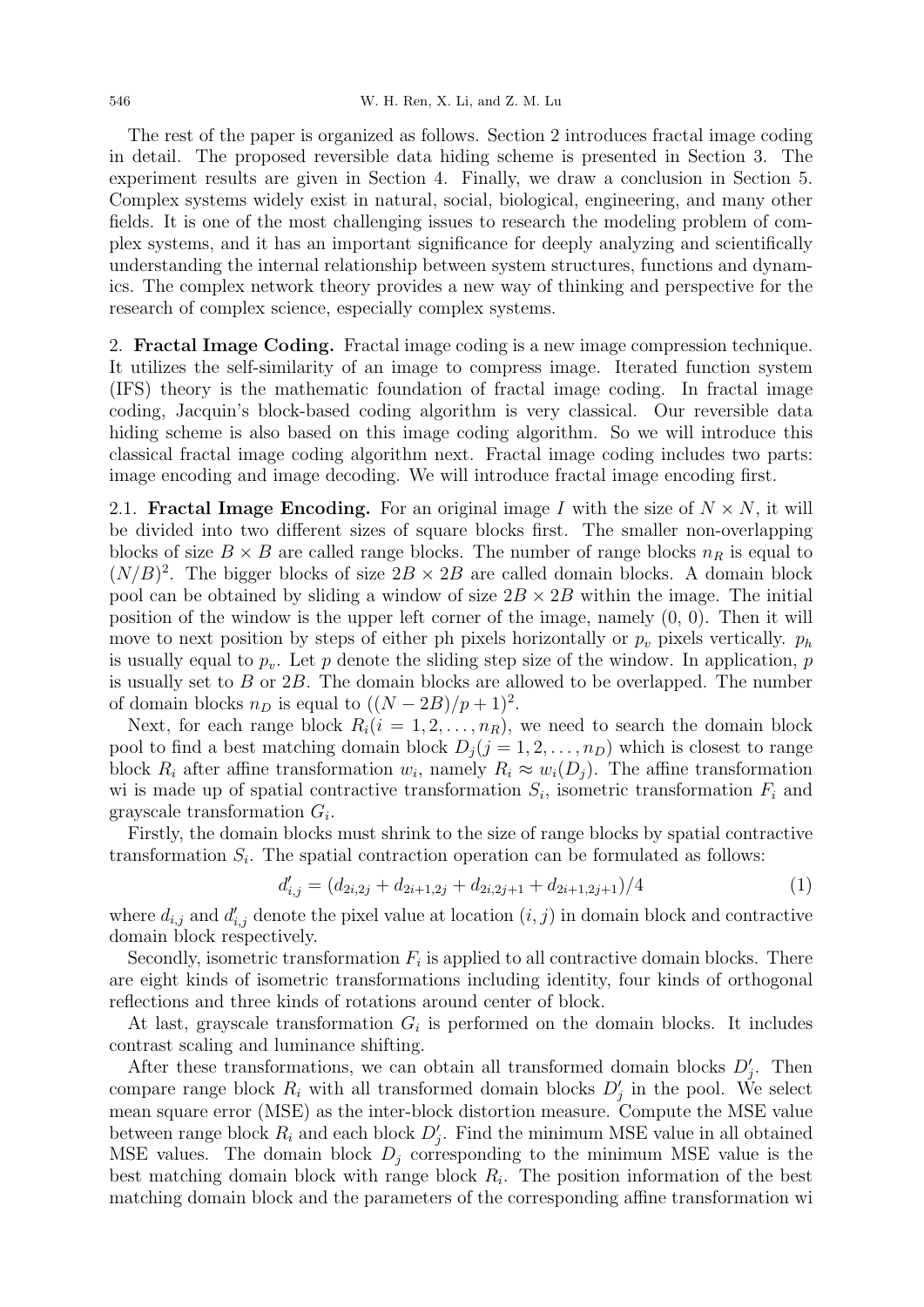constitute the fractal codes of range block  $R_i$ . The fractal codes of block  $R_i$  consist of the coordinate values  $(x_i, y_i)$  of the upper left corner of the best matching domain block  $D_j$ , the best isometric transformation index  $k_i$ , contrast scaling factor  $s_i$  and luminance  $offset$   $o_i$ .

In this way, the fractal codes of all range blocks can be obtained. So the original image I can be represented by these fractal codes. These fractal codes can be regarded as compressed bit-stream of the image I. The data size of these fractal codes is very small. We can store and transfer these fractal codes instead of image data. So it can reduce image data redundancy greatly.

2.2. Fractal Image Decoding. Next we will introduce fractal image decoding. The decoding process is simpler than encoding process. It is a simple iteration process. Select an arbitrary image of same size with the original image  $I$  as the initial image. The decoded image  $I'$  can be obtained by iterating the affine transformation wi denoted in the fractal codes on the initial image.

3. The Proposed Scheme. In this section, the proposed reversible data hiding scheme based on fractal image coding is presented. Most of the existing data hiding schemes embed data by confining searching region of domain block in the pool. So the matching domain block is just local optimal, not global optimal. The matching domain block found in the specific region is not the best matching one for a range block. It may have some impact on the visual quality of the decoded image. In addition, such schemes are usually irreversible. In decoding, the original decoded image can not be obtained for lack of original global optimal fractal codes. In our scheme, we adopt different method to embed data. Through the above introduction of fractal image coding, we can know that a domain block pool is obtained by sliding a window of size  $2B \times 2B$  with step size p across the image. So the position of each domain block in the pool depends on the step size  $p$ . If p is even, the coordinate values of the upper left corner of the domain blocks in the pool are all even. So we can use odd-even feature to embed data. Moreover, it is simple to realize blind extraction based on odd-even feature. So we take advantage of this feature to embed data by modifying the coordinate values of the best matching domain block in the fractal codes of an image.

3.1. Data Embedding. The detailed data embedding process is described as follows:

 $(1)$  Perform fractal image encoding on the original image I. In fractal image encoding, make sure that the sliding step size p is set to even. So the original fractal codes of the image can be obtained.

(2) In order to realize blind extraction, we must embed some auxiliary information to let the decoder know which range block data embedding ends in. We select the number of hidden valid characters l as the auxiliary information. The auxiliary information and the valid information constitute the hidden data bit sequence. Let  $w_i$  denote the bit sequence  $(j = 1, 2, \ldots, m)$ . The bits of auxiliary information l should be embedded before the bits of valid information.

(3) For range block  $R_i$ , the coordinate values in the fractal codes of block  $R_i$  are defined as  $x_i$  and  $y_i (i = 1, 2, \ldots, n_R)$ . In block  $R_i$ , two data bits will be embedded. If  $w_j = 1, x_i$ is added by 1. If  $w_i = 0$ ,  $x_i$  remains unchanged. In the same way,  $w_{i+1}$  is embedded into  $y_i$ . All hidden data bits will be embedded into the fractal codes of range blocks in order of range block index i. If the slight modification leads to the sliding window in the domain block pool is beyond the image region in direct image decoding based on the modified fractal codes, we need to take some special measures to deal with the rare case. For the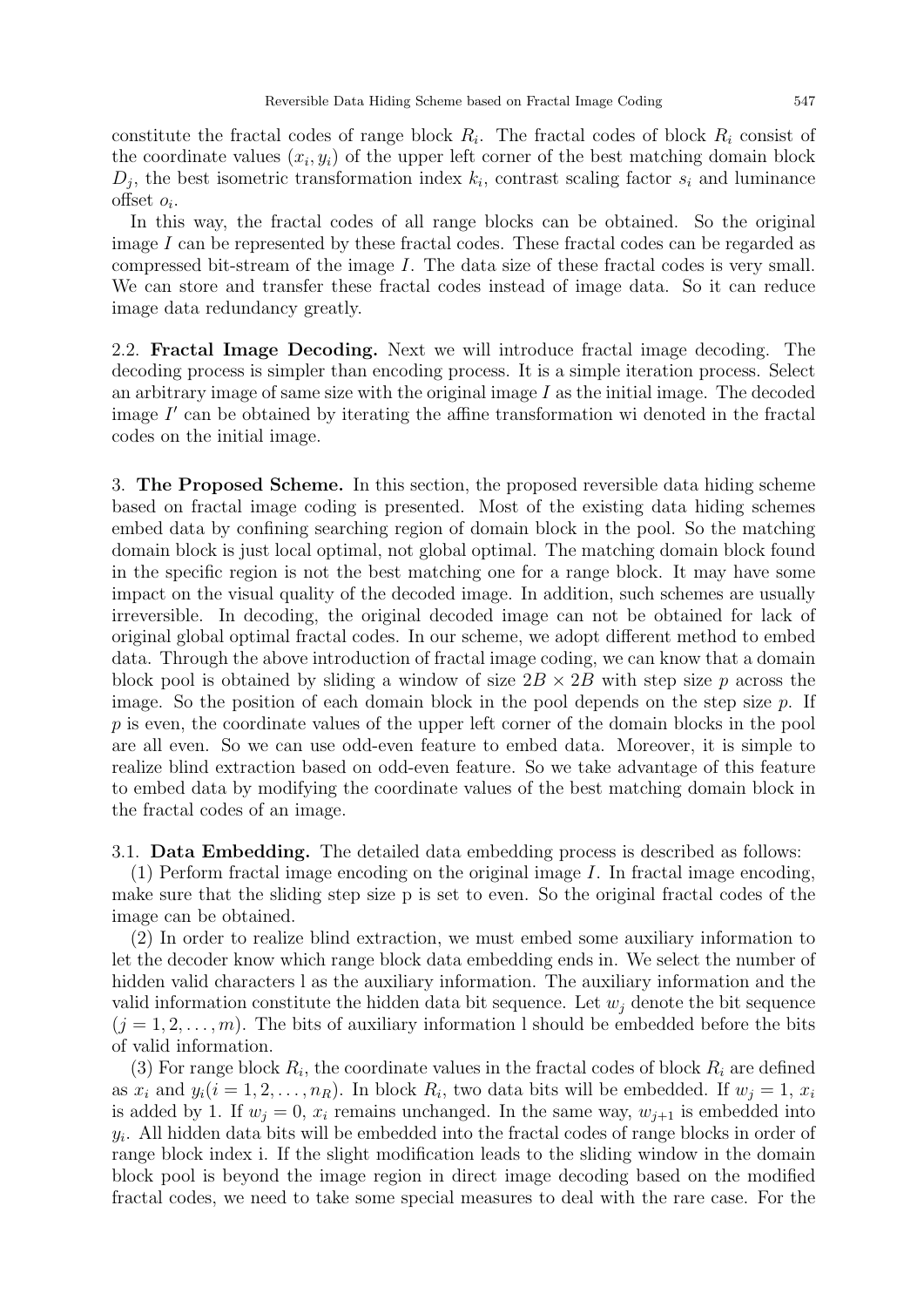pixels beyond the image region, we can fill them with their adjacent pixels according to the correlation between adjacent pixels in the image.

(4) After embedding all data bits, new fractal codes of the original image I can be obtained.

3.2. Data Extraction. The data extraction process is simple. It is just the reverse of data embedding. The detailed data extraction process is presented as follows:

(1) Extract the hidden data bits according to whether the coordinate values of the obtained fractal codes are even or not. If a coordinate value is even, bit '0' is extracted. Otherwise, bit '1' is extracted. In this way, extract the data bits in order of range block index i until all hidden data bits have been extracted.

(2) In order to realize the reversibility of the scheme, we need to restore the obtained fractal codes to their original state. Check the coordinate values of the obtained fractal codes. If a coordinate value is odd, the value will be subtracted by 1. Otherwise, the value remains unchanged. So we can get the original fractal codes of image I. The original decoded image corresponding to image I can be obtained according to the original fractal codes. So the impact of data embedding on the decoded image can be removed.

4. Experiments and Analysis. In this section, some experiments are given to demonstrate the effectiveness of the proposed scheme. We select grayscale image 'Lena' of size  $256 \times 256$  as the test image. The data to be embedded is a string of English characters. The size of range block is  $B \times B$ . The size of domain block is  $2B \times 2B$ . The value of B is a power of 2. In fractal image coding, B is an important parameter. In our scheme, the embedding capacity of the scheme depends on  $B$ . The smaller is  $B$ , the higher is the embedding capacity. In addition, the value of  $B$  is also related to the visual quality of the decoded image. Next we will study the relationship between the value of B and the visual quality of the decoded image. In this experiment, the sliding step size  $p$  is set to 2B. The decoded images corresponding to  $B = 4, 8, 16$  respectively are shown in Fig.1. From Fig.1, we can clearly see that the visual quality of the decoded image decreases with the increase of B. In order to measure the visual quality of the decoded image accurately, we choose peak signal noise ratio (PSNR) between the original image and the decoded image as the metric. Larger PSNR means better visual quality of the decoded image. The results are shown in Table 1.

Table 1. Results of PSNR values when B changes

| B(pixel) | PSNR(dB) |
|----------|----------|
|          | 24.49    |
|          | 22.55    |
| 16       | 17.75    |

From Table 1, we can see that PSNR decreases with the increase of B. But B is not the smaller the better. If  $B$  is equal to 2, image encoding time will be very long. So we have to find a balance between visual quality of the decoded image and image encoding time. According to our experiments, the visual quality of the decoded image and image encoding time are both acceptable when  $B = 4$ .

Next we will study the relation between embedded data size and PSNR of the decode image.

Let  $PSNR_1$  denote the PSNR value between the original decoded image generated by the original fractal codes and the stego decoded image generated by the modified fractal codes which hide data. Let PSNR2 denote the PSNR value between the original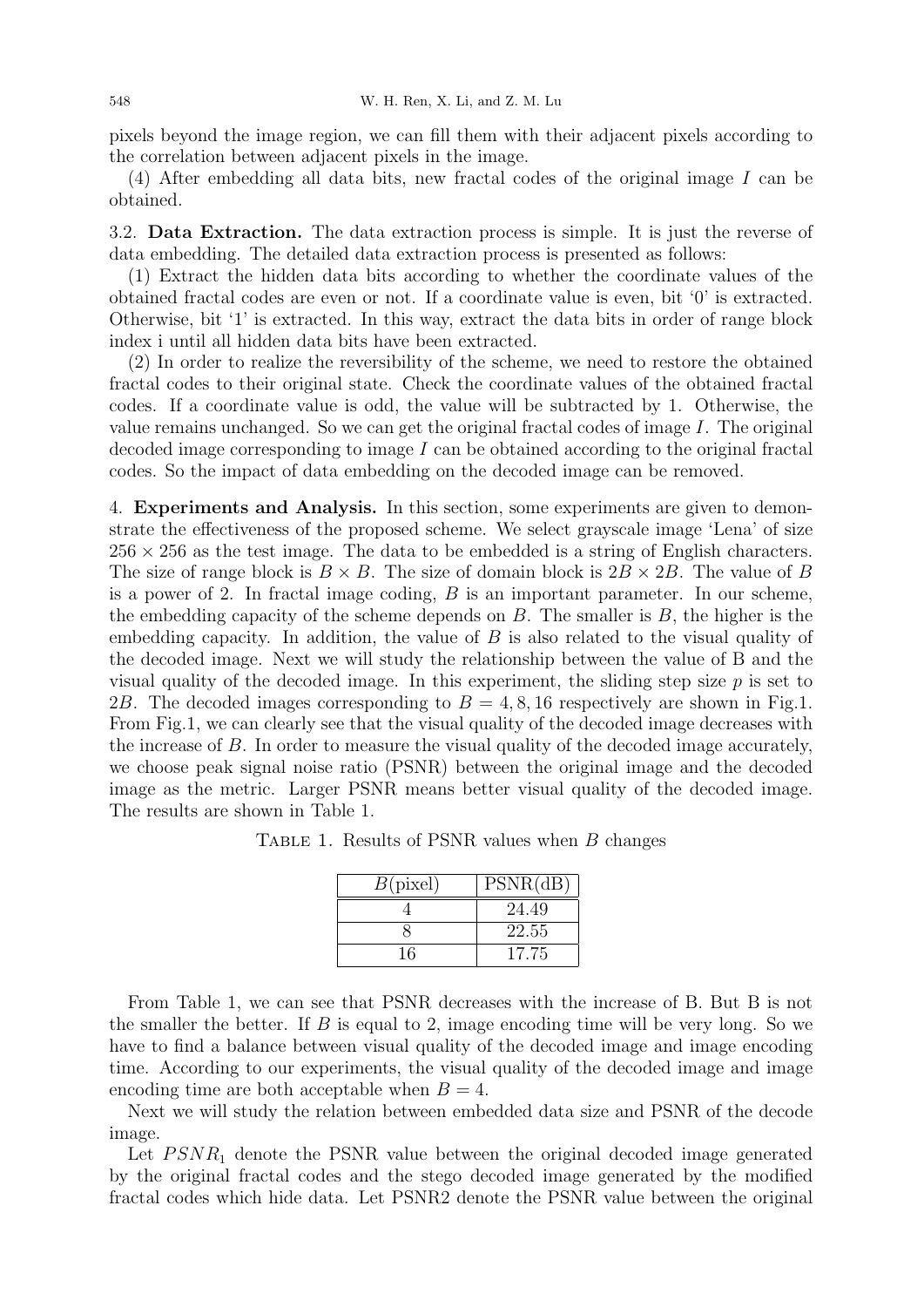Reversible Data Hiding Scheme based on Fractal Image Coding 549



FIGURE 1. Original image and the decoded images.(a)original image;(b) decode image  $(B = 4);$  (c) decoded image  $(B = 8);$  (d) decoded image  $(B = 4);$ 16)

TABLE 2. Results of PSNR values when data size changes

| Data size(bit) | PSNR1(dB) PSNR2(dB) |          |
|----------------|---------------------|----------|
|                | $\infty$            | $\infty$ |
| 512            | 30.82               | $\infty$ |
| 1024           | 25.43               | $\infty$ |

decoded image and the restored decoded image obtained after extracting data. We embed different amounts of data bits into the original fractal codes to observe the change of these parameters. B is set to 4 and  $p$  is set to 8 here. The results are shown in Table 2. From Table 2, we can see that  $PSNR_1$  decreases with the increase of embedded data size. So we need to balance embedded data size and visual quality of the stego decoded image in application. In the experiments, all hidden data can be extracted correctly. The bit error rate is 0. In addition, we can find that the values of  $PSNR<sub>2</sub>$  are all infinity. It proves that our data hiding scheme is reversible.

5. Conclusions. In this paper, a new reversible data hiding scheme based on fractal image coding is proposed. In this scheme, we set the step size of the sliding window to even. So the coordinate values of all domain blocks including the best matching domain block are even. The odd-even feature of the coordinate values can be used for embedding data. So we modify the coordinate values of the best matching domain block in an image's